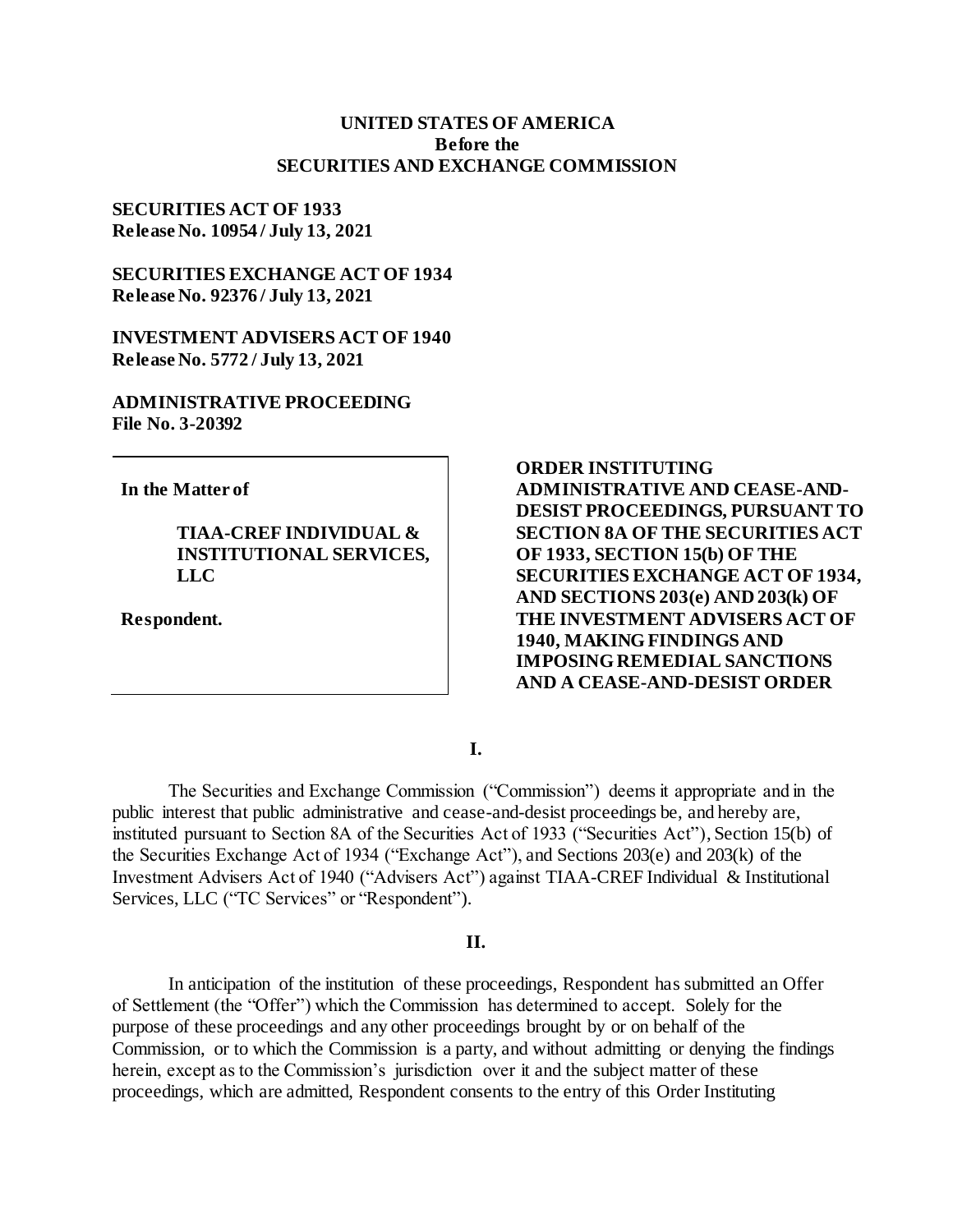Administrative and Cease-and-Desist Proceedings, Pursuant to Section 8A of the Securities Act, Section 15(b) of the Exchange Act, and Sections 203(e) and 203(k) of the Advisers Act, Making Findings, and Imposing Remedial Sanctions and a Cease-and-Desist Order ("Order"), as set forth below.

## **III.**

On the basis of this Order and Respondent's Offer, the Commission finds<sup>1</sup> that:

## **SUMMARY**

1. This matter concerns Respondent's failure adequately to disclose conflicts of interest and dissemination of inaccurate and misleading statements in connection with recommendations that clients invested in Teachers Insurance and Annuity Association of America ("TIAA") recordkept employer-sponsored retirement plans ("ESPs") roll over retirement assets into a managed account program called "Portfolio Advisor." Respondent had a conflict of interest because Portfolio Advisor generated greater revenue than other available alternatives.

2. From January 1, 2013 through March 30, 2018 (the "Relevant Period"), Respondent created positive incentives and negative pressures for its Wealth Management Advisors ("WMAs") to prioritize the rollover of ESP assets into Portfolio Advisor over lower cost alternatives for rollover-eligible ESP participants who were receiving advisory services as part of the financial planning process Respondent offered. Those incentives and pressures included: (i) an incentive compensation plan that paid WMAs more in variable compensation when they signed clients up for the Portfolio Advisor program than for some alternatives; and (ii) negative consequences for failure to meet related targets, including the placement of some WMAs on performance improvement plans ("PIPs") and the threat of termination of employment. Respondent also trained WMAs to use the rollover process to discover areas of vulnerability for these clients, called "pain points," to "create pain" by helping clients "self-realize" the financial vulnerability, and then to recommend Portfolio Advisor as the solution to their problem.

3. Respondent and WMAs made misleading statements to clients regarding the nature of the services provided by Respondent and the WMAs' role with respect to the client in the rollover recommendation process. Respondent and the WMAs represented to some clients that the firm and WMAs were "fiduciaries" and that they provided "objective" and "non-commissioned" investment advice when recommending rollovers to Portfolio Advisor. These statements were misleading because Respondent compensated WMAs more for rolling over assets into Portfolio Advisor than some alternatives; WMAs commonly presented managed accounts as the only option for a rollover and frequently did not present alternative options as required by Respondent's policies and procedures; WMAs were sometimes trained to avoid discussing fees associated with

j

<sup>&</sup>lt;sup>1</sup> The findings herein are made pursuant to Respondent's Offer of Settlement and are not binding on any other person or entity in this or any other proceeding.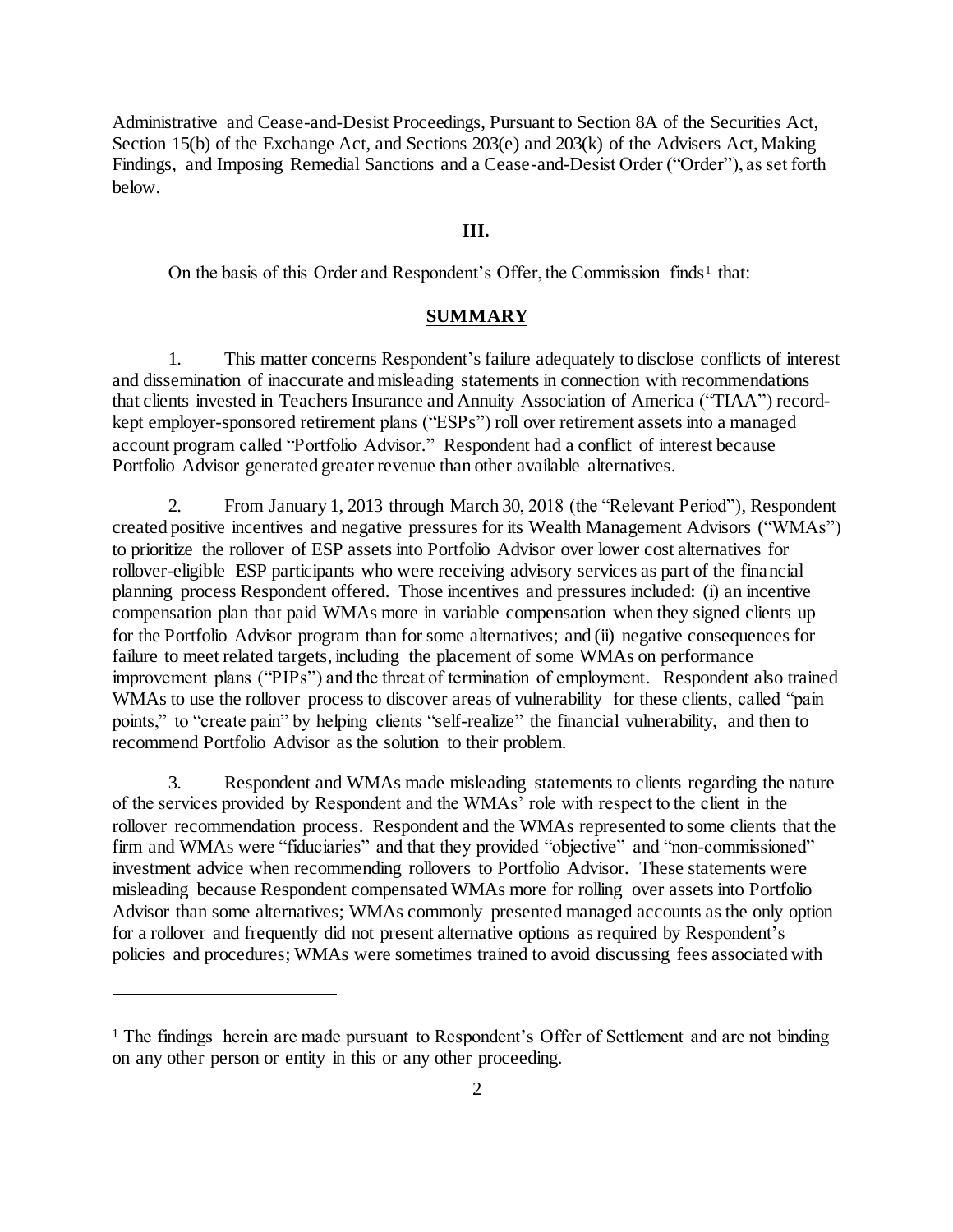the rollover recommendation; and Respondent did not treat or review rollover recommendations to Portfolio Advisor under a fiduciary standard.

4. Respondent also failed adequately to disclose related conflicts of interest. While Respondent made some disclosures concerning conflicts resulting from its incentive compensation plan, it did not adequately disclose those conflicts in a number of regards. First, while the disclosures stated that the compensation differential for selling Portfolio Advisor was based on the "degree of effort" required to sell managed products and the "complexity" of those products, until 2017 Respondent did not have an adequate basis to support that statement. Second, starting in March 2017, the disclosures included "complex" products together with certain other TIAA products (defined as "core" products) when describing the incentive compensation, suggesting that complex and core products were similarly compensated when, in fact, WMAs continued to be compensated more for complex products, including managed account sales. Third, the disclosures were misleading regarding the role WMAs played; although WMAs were acting as fiduciaries when assisting clients with financial planning, the disclosures suggested that obligation attached to the entirety of the rollover recommendation process when the firm did not treat or review rollover recommendations under a fiduciary standard. Fourth, until March 2018, Respondent did not disclose that the incentive compensation plan incentivized WMAs to recommend Portfolio Advisor for reasons other than a client's particular investment needs.

5. Respondent also failed to adopt and implement written policies and procedures reasonably designed to prevent violations of the Advisers Act in connection with rollover recommendations. While Respondent had a written policy requiring WMAs to discuss fees with clients in connection with rollover recommendations, Respondent did not take sufficient steps to ensure that WMAs conducted and memorialized those fee discussions. In fact, some Respondent training materials directed WMAs to avoid discussing fees in connection with rollover recommendations.

6. Based on the foregoing and as detailed below, Respondent violated Sections 17(a)(2) and (3) of the Securities Act and Sections 206(2) and 206(4) of the Advisers Act and Rule 206(4)-7 thereunder.

## **RESPONDENT**

7. **TIAA-CREF Individual & Institutional Services, LLC ("TC Services")** is a dually registered investment adviser (No. 801-63550) and broker dealer with its principal place of business in New York, New York. TC Services has been registered with the Commission as an investment adviser since September 2004 and reported, in its March 30, 2021 Form ADV filing, having nearly \$36.4 billion in regulatory assets under management. TC Services supports retirement plan participants and TIAA's institutional (employer plan) relationships. TC Services also provides brokerage, advisory and retirement planning services, primarily to individuals who have a pre-existing relationship with TIAA, as defined below (*i.e.*, participation in a TIAA ESP).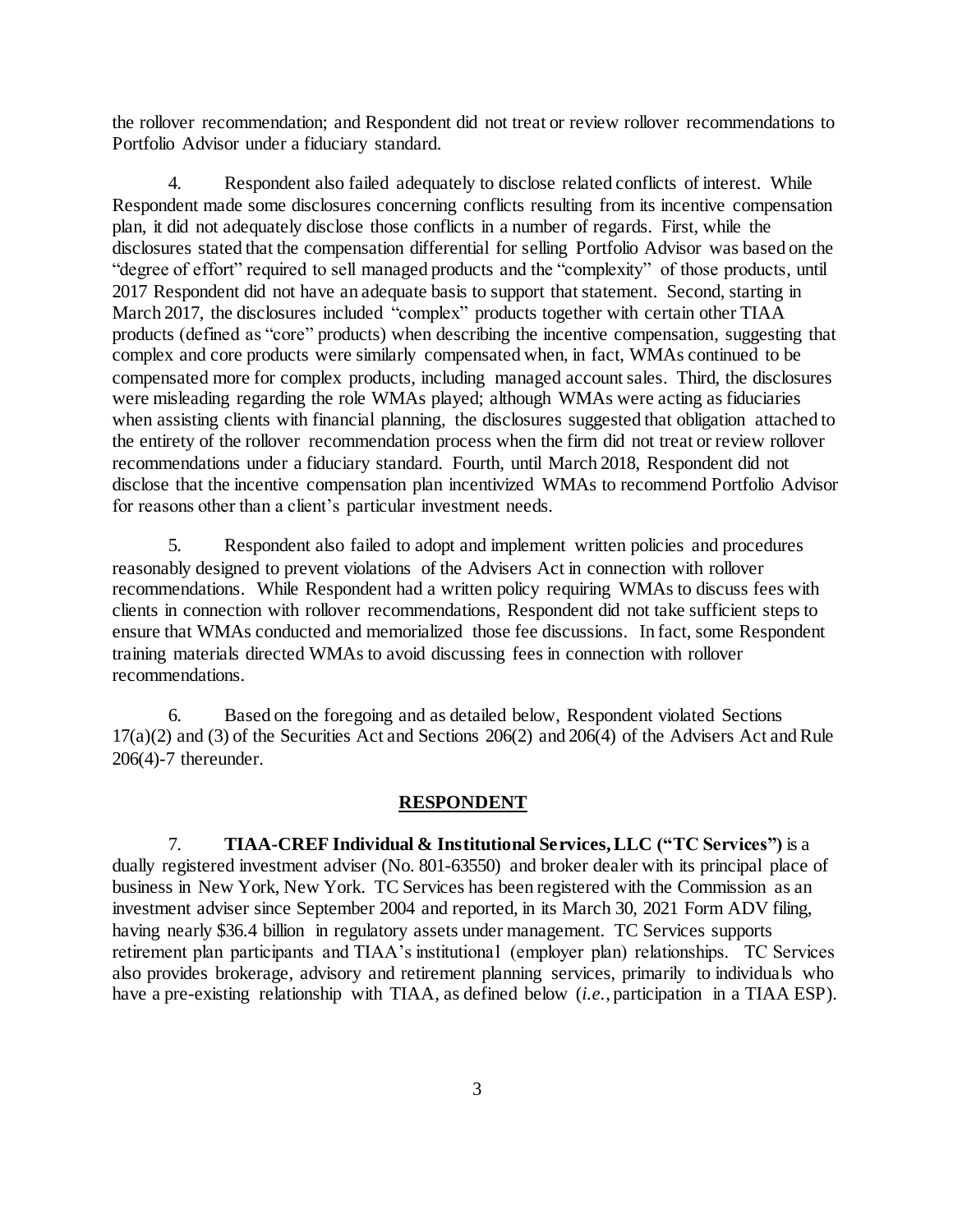#### **OTHER RELEVANT ENTITIES**

8. **Advice & Planning Services ("APS")** is a division of TC Services and serves as the sponsor, manager and administrator of TIAA's Portfolio Advisor program, a discretionary wrap fee advisory program that offers customized model-based portfolios of investments in registered funds, including mutual funds and exchange traded funds.

# **BACKGROUND**

9. Teachers Insurance and Annuity Association of America ("TIAA") is the parent company of TC Services and APS and is one of the country's largest providers of ESPs, catering principally to non-profit institutions in the academic, research, medical, educational, cultural and governmental fields. As of March 2020, TIAA provided recordkeeping services to over 15,000 institutions and served approximately 5 million participants in institutional retirement plans.

10. In the 2000s, TIAA was experiencing an increased outflow of its record-kept assets that were being transitioned to other financial firms by ESP participants when they left their employers, retired, or otherwise became eligible to roll over those assets into new investment solutions. In 2004, TIAA created Advice & Planning Services ("APS") – a division of its registered investment advisory firm, TC Services – to begin offering managed account and other products. Part of the impetus for the offerings was an effort to retain record-kept assets after ESP participants became eligible to roll those assets to other providers. For clients who rolled ESP assets into Respondent's managed accounts, Respondent also sought to have clients bring over external assets (*i.e.*, assets in accounts at third-party firms) to their TIAA account.

11. Respondent's managed account program, Portfolio Advisor, is a wrap-fee advisory program consisting of diversified, customized models utilizing mutual funds and exchange-traded funds. Portfolio Advisor's model portfolios are selected based on the client's risk tolerance, investment time horizon, preferences for certain investment strategies, investment options available through the program, and other information provided by the client. In recommending that clients roll assets over to the Portfolio Advisor program, Respondent offers specific securities based on the model portfolio. Clients are assessed a quarterly advisory fee, based on assets under management in the account.

12. Respondent employs WMAs who are both registered as broker-dealer representatives and licensed as investment adviser representatives of Respondent. During the Relevant Period, the WMAs purportedly engaged in "hat switching" between these dual roles during the course of interacting with ESP participants and depending on the activity. As discussed further below, WMAs were frequently confused about their various roles, including whether they were acting as an investment adviser representative or registered representative when recommending rollovers into Portfolio Advisor.

13. During the Relevant Period, Respondent's practice was to contact participants in TIAA's record-kept ESPs as they became eligible to roll assets out of their ESPs, due to retirement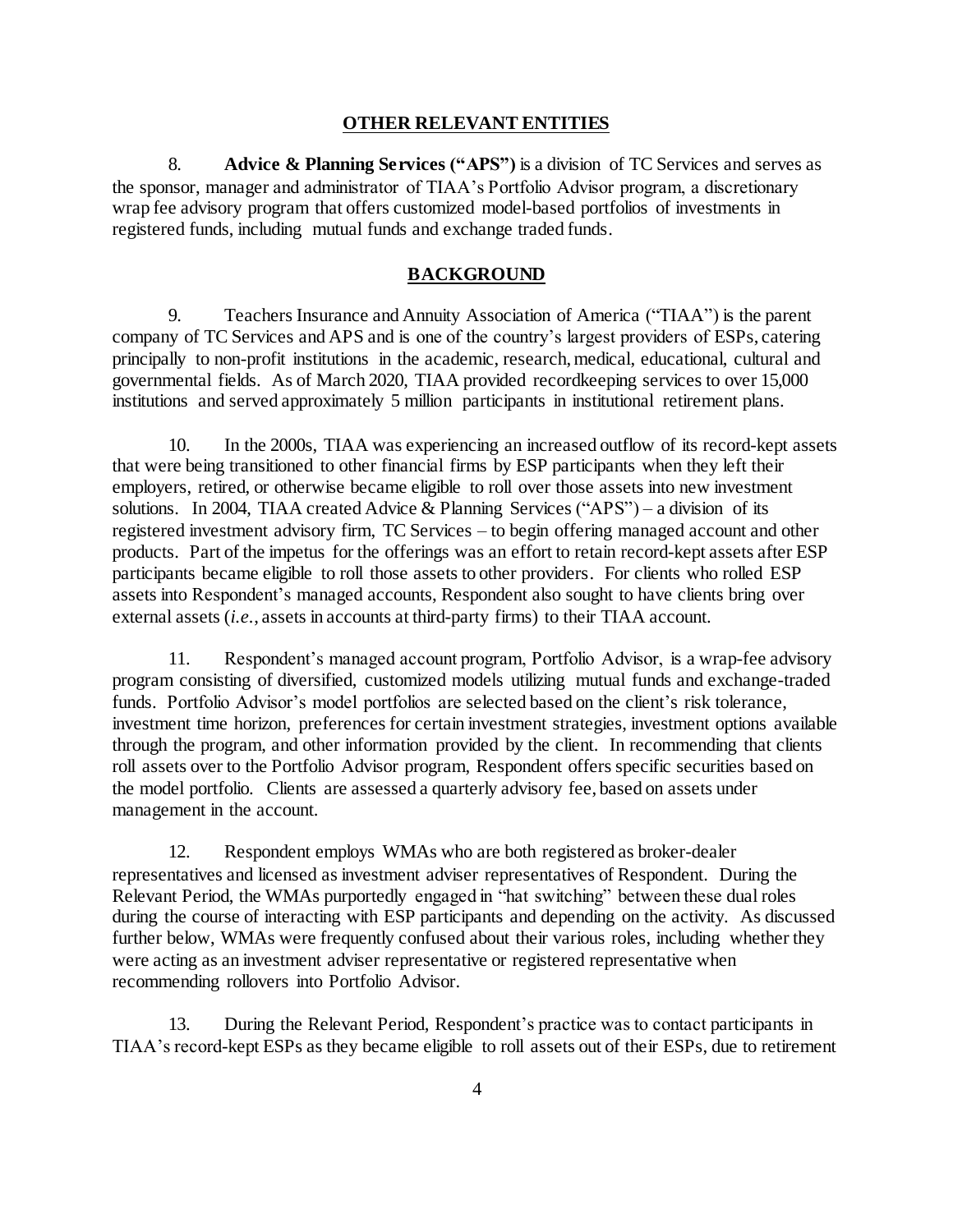or employment changes. Respondent provided WMAs with lists of ESP participants to contact to offer asset allocation advice and free, holistic financial planning as an advisory service.

14. Respondent's written policies required WMAs to present clients with four options for rollovers of ESP assets: (i) leaving the client's assets in the ESP; (ii) rolling over the assets into a self-directed individual retirement account ("IRA") or managed IRA such as a Portfolio Advisor account; (iii) rolling over the assets to a new employer's plan; and (iv) cashing out the account value/taking a lump sum distribution. Respondent also required WMAs to present an "Implementation Plan" to rollover clients as part of its financial planning, which included free asset allocation and rebalancing advice in the existing ESP and other accounts.

15. Portfolio Advisor's lucrative management fees made Portfolio Advisor, in aggregate, a more expensive option for clients. Portfolio Advisor charged asset-based advisory fees ranging from .75% to 1.15% annually for the majority of the Relevant Period and from .40% to 1.15% for new accounts opened after July 3, 2017, whereas clients paid no wrap fees for assets in their ESPs or self-directed accounts (though they did bear the cost of fund advisory fees).

16. In June 2017, Respondent adopted enhanced procedures in response to the Department of Labor's Fiduciary Rule. These procedures included enhanced supervisory review for rollover recommendations. Respondent continued to apply those procedures after the Rule was invalidated by the United States Court of Appeals for the Fifth Circuit in March 2018. In June 2020, Respondent adopted a fiduciary standard for all recommendations of managed accounts and decided to eliminate differential compensation for enrollments or sales of managed account and other retirement product sales in the WMA incentive compensation plan, starting in its 2021 incentive compensation plan.

# **RESPONDENT'S "CONSULTATIVE SALES PROCESS" AND INCENTIVE COMPENSATION PLAN**

17. During the Relevant Period, as Respondent provided financial planning advisory services to rollover-eligible clients, it employed a methodology called the "Consultative Sales Process" ("CSP"). WMAs were trained to identify a client's critical decision points, sometimes referred to in TIAA's training materials as "pain points," diagnose a client's financial vulnerabilities as part of the financial planning process, and prescribe a managed account as the solution. Respondent's training encouraged WMAs to "create pain" for clients by exposing the client's financial vulnerabilities and to use those vulnerabilities to help the client to "self-realize" to find a solution, and that a managed solution was the right option.

18. Respondent's incentive compensation plan incented WMAs to recommend Portfolio Advisor through three components of the discretionary annual variable bonus. For the typical WMA, this bonus constituted 60% of their base salary, significant portions of which could derive from their success in recommending Portfolio Advisor. Further, for top-performing WMAs, the annual variable bonus could constitute from two times to nearly seven times their base salary. First, a "cumulative growth award" rewarded WMAs who had at least \$100 million in cumulative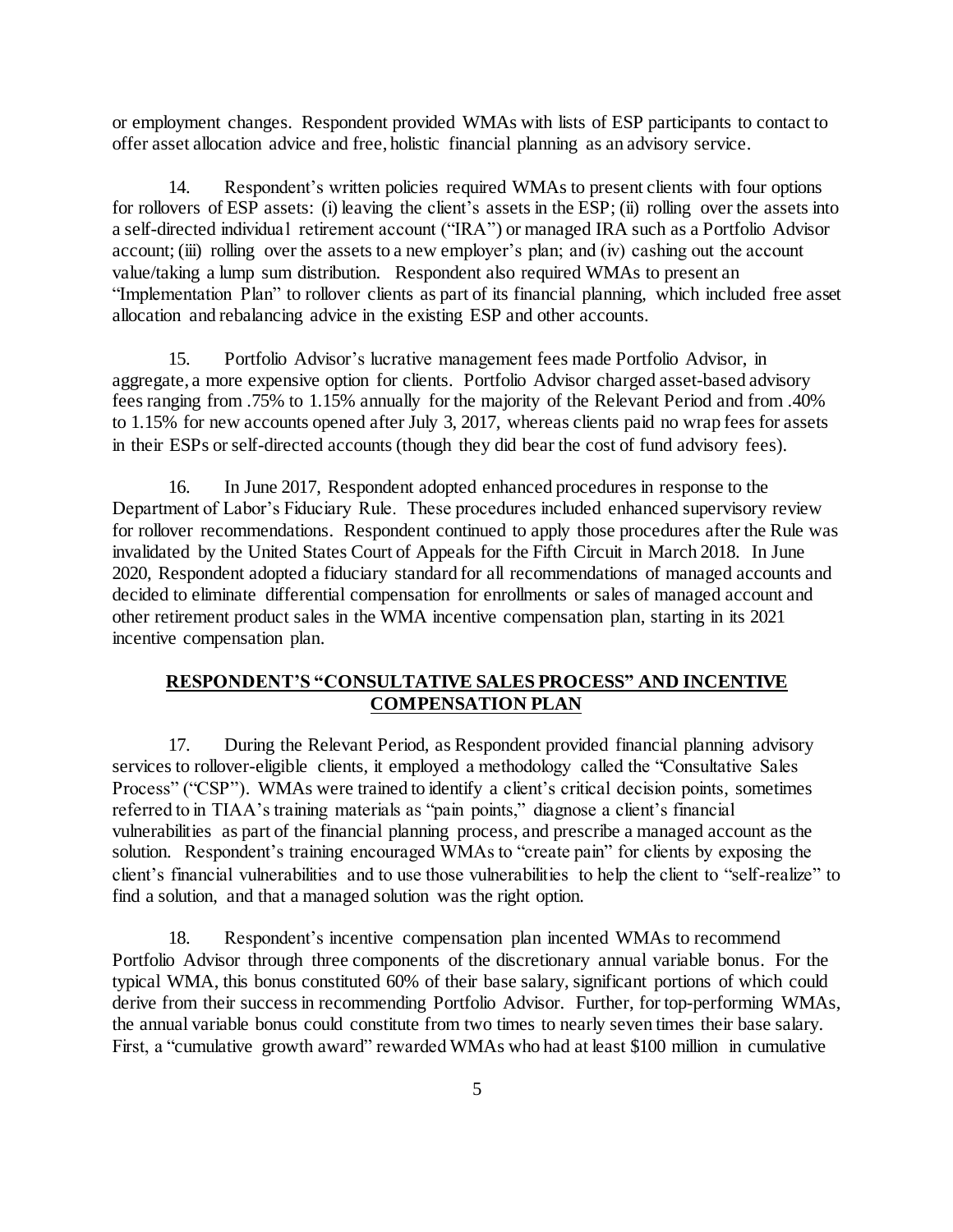sales as much as 16 times more (4 basis points) for putting clients into some products, including managed accounts, versus certain other products (.25 basis points). Second, an "annual growth award" rewarded WMAs who produced more than \$8 million in annual sales up to 4 times more for external asset sales (25-40 basis points) than internal asset sales (10 basis points). Finally, one component of a "discretionary award" allocated 10% of the award based on "relationship complexity" – *i.e.*, the proportion of the WMAs assets that were "complex," *e.g.*, managed accounts.

19. WMAs also faced negative pressure to maintain and increase managed account assets. Supervisors set aggressive and ever-increasing growth goals, and WMAs perceived that the incentive compensation plan compensated staff less when they failed to move client assets into Portfolio Advisor. WMAs were required, at least twice per month, to participate in internal strategy calls at which some supervisors discouraged WMAs from recommending rollover options other than managed accounts. Managers provided negative feedback during these widely-attended calls when a WMA deviated from the process. WMAs were praised in weekly emails for recommending and closing rollovers into managed accounts, creating competition among WMAs to move clients to managed account solutions. Some WMAs who were not successful at meeting goals were placed on PIPs and faced the threat of termination if their performance did not improve.

20. The incentive compensation plan and negative pressures also influenced behavior within Respondent's WMA supervisory structure. For instance, some managers began to direct WMAs to promote managed accounts as the appropriate solution for the client's needs to 100% of clients and to avoid presenting alternatives such as leaving assets in the ESP, self-directed investments, or rolling over to a new employer's plan. Some managers also trained WMAs to not present clients with Implementation Plans, which would have provided asset allocation advice within the existing ESP, because it was viewed as inconsistent with the goal of selling a managed account solution. Training materials from multiple regions directed WMAs not to mention "compensation" or "fees," and some WMAs followed that directive.

21. In 2014, an internal compliance report raised concerns that the incentive compensation structure was significantly affecting WMAs' behavior, causing them to focus on recommending managed solutions because they paid the most compensation. The report noted that as a result, "it is not possible to claim that the agents are 'product neutral.'" Respondent did not take any steps to address the findings in this compliance report at the time.

22. Respondent's sales strategy, incentive compensation plan and negative pressures resulted in steadily increasing growth of its Portfolio Advisor assets under management. During the Relevant Period, Respondent opened in excess of 18,000 new Portfolio Advisor accounts from rollovers, and annual revenues generated from assets rolled over to Portfolio Advisor increased from \$2.6 million to \$54 million.

### **RESPONDENT'S MATERIALLY MISLEADING STATEMENTS**

23. During the Relevant Period, Respondent and WMAs made materially misleading statements to rollover clients concerning the nature of the services Respondent provided and the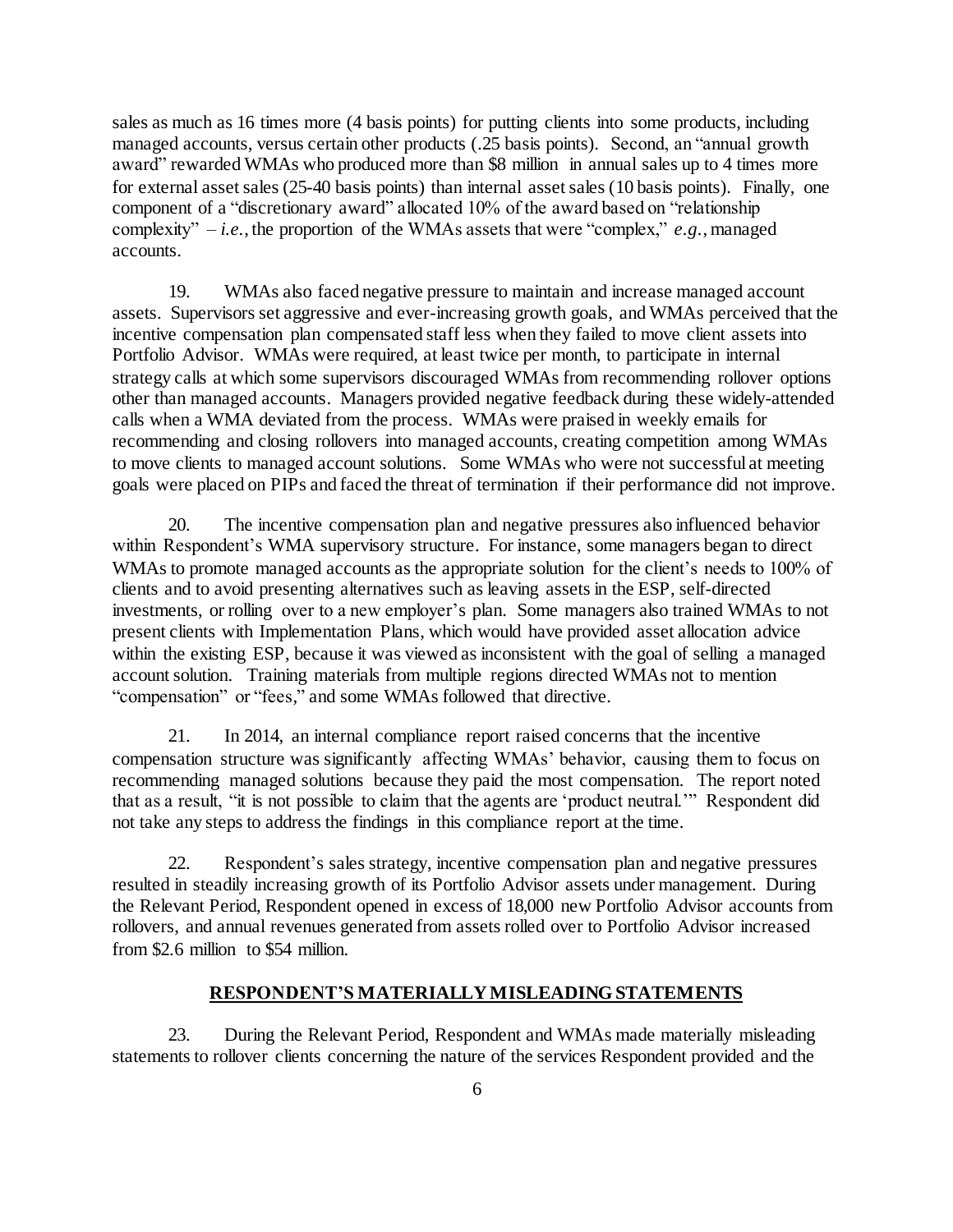role its WMAs played. These statements assured clients that WMAs were providing disinterested advice that was in the clients' best interest, and ultimately encouraged clients to roll over assets to Portfolio Advisor. However, clients did not receive adequate disclosure concerning the conflicts resulting from the incentive compensation program, and were not told that WMAs were incentivized to roll over assets to Portfolio Advisor regardless of whether a managed account was the best option to meet a client's particularized financial need.

24. First, Respondent trained its WMAs to say as part of their pitch to clients that they offered "objective" and "non-commissioned" advice to clients. This was misleading because Respondent's financial incentives for WMAs rendered their advice non-objective. Some WMAs did not view their advice as objective. Further, WMAs received differential levels of compensation directly tied to specific categories of investment programs and services. In 2013, Respondent recognized that, because of this compensation structure, calling WMAs "noncommissioned" was misleading, and attempted to train WMAs not to use the term. However, some of Respondent's training materials continued to use the description in marketing materials used regionally and in WMAs' communications with clients during the Relevant Period.

25. Second, many WMAs represented to clients that they "put the client first" and acted in the client's best interest. WMAs also held themselves out to clients as fiduciaries. These representations were misleading because Respondent did not ensure that WMAs' recommendations were in the best interest of the client, and did not review their recommendations under a fiduciary standard. While Respondent attempted to train WMAs in 2014 not to present themselves as fiduciaries in connection with product recommendations, WMAs remained confused as to their role and many continued to represent to clients that they were acting as fiduciaries. The financial incentives and negative pressures favoring the recommendation of managed accounts, as well as supervisors' directives emphasizing the sale of those products, applied pressure on WMAs to engage in conduct, described above, that was inconsistent with their representations to the clients.

26. Third, Respondent emphasized TIAA's non-profit heritage in marketing materials, including training WMAs to include this fact in promoting its free financial planning services to ESP participants approaching rollover eligibility. This statement misled clients into believing that the Respondent and WMAs operated without motivation, financial or otherwise, to promote particular products. Some current and former clients of Respondent have complained about the misimpression created by the citation of TIAA's nonprofit heritage.

## **RESPONDENT'S INADEQUATE AND MISLEADING DISCLOSURES**

27. TC Services failed adequately to disclose conflicts of interest resulting from its incentive compensation program. Its disclosures did not apprise clients of the full nature and extent of those conflicts, or that advisors were incentivized to recommend products for reasons other than a client's particular investment needs. The disclosures also included misleading statements concerning WMAs' duties to clients in making rollover recommendations.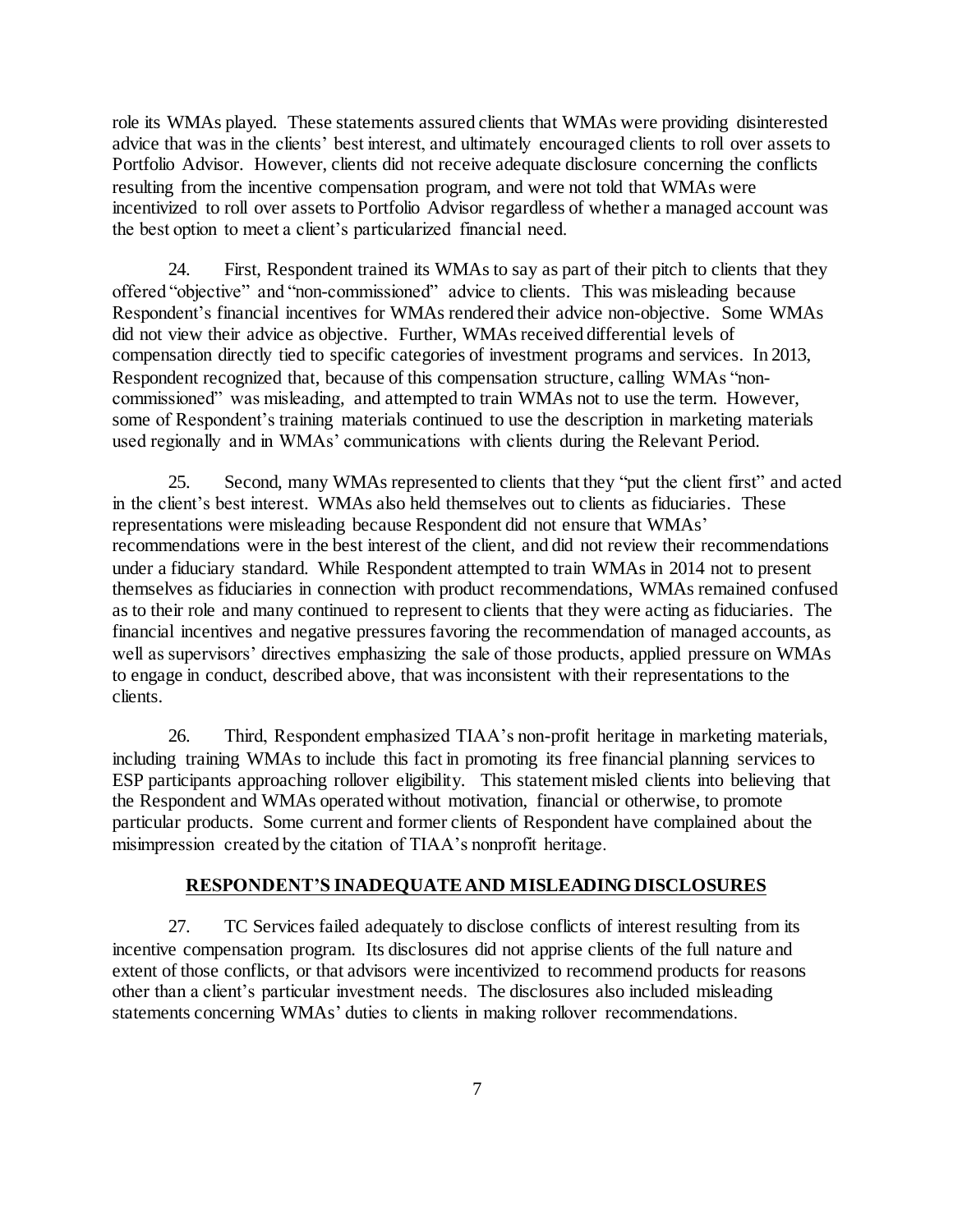28. During the Relevant Period, TC Services provided clients with two sets of disclosures: (i) a Form ADV Part 2 Brochure for the Portfolio Advisor fee-based managed account services (the "PA Brochures"), and (ii) its brochures for its free investment advisory financial planning services (the "Free Advice Brochures").

29. From March 2013 through March 2017, the PA Brochures addressed the conflict of interest resulting from the incentive compensation plan by disclosing that "[t]he annual variable bonus gives [WMAs] an incentive to enroll and retain client assets in Advice and Planning Services' advisory programs such as Portfolio Advisor and compensates [WMAs] for doing so…" However, the PA Brochure minimized that conflict by stating that the incentive compensation was proportionally related to the degree of effort required to make a "complex needs" (*i.e*., managed account) product recommendation. The March 2016 PA Brochure stated:

> TIAA's compensation philosophy aims to reward associates commensurate with *the degree of effort* generally required of the associate in gathering and retaining client assets in appropriate TIAA-CREF accounts, products and services. As a result, an associate has the potential to receive more compensation via the annual variable bonus for enrolling and retaining clients in TIAA-CREF solutions *designed to meet more complex needs* such as Portfolio Advisor, other TIAA-CREF managed account programs offered by TC Services' affiliates, and after tax annuity and life insurance products offered through TC Life than the associate receives for enrolling and retaining client assets in other TIAA-CREF accounts, services and products. (Emphasis added.)

"Complex needs" products were defined in the document to include Portfolio Advisor, "core needs" products were defined to include ESP accounts, and "other solutions" was defined to include brokerage accounts.

30. The language in the March 2016 brochure was misleading for two reasons. First, until 2017, TC Services did not have a reasonable, documented basis to represent that the incentive compensation associated with recommending Portfolio Advisor was commensurate with the degree of effort required to make that recommendation. Respondent undertook efforts for the first time in 2016 and 2017 to measure the time and effort associated with the sale and servicing of various account types. In 2017, in connection with its implementation of the Department of Labor Fiduciary Rule, Respondent reduced the incentive compensation differential between managed account and core products to 3:1 from a ratio that had ranged, for managed account assets sold by cumulative growth award-eligible WMAs, from 8:1 up to 16:1.

31. Second, the incentive compensation program incentivized WMAs to sell managed accounts whether or not a client had "complex needs." During the Relevant Period, while TC Services disclosed that WMAs had "the potential to receive more compensation" for enrolling and retaining clients in Portfolio Advisor than for other services and products, it did not disclose that the incentive compensation plan created conflicts of interest by incentivizing WMAs to recommend more expensive managed accounts for reasons other than a client's particular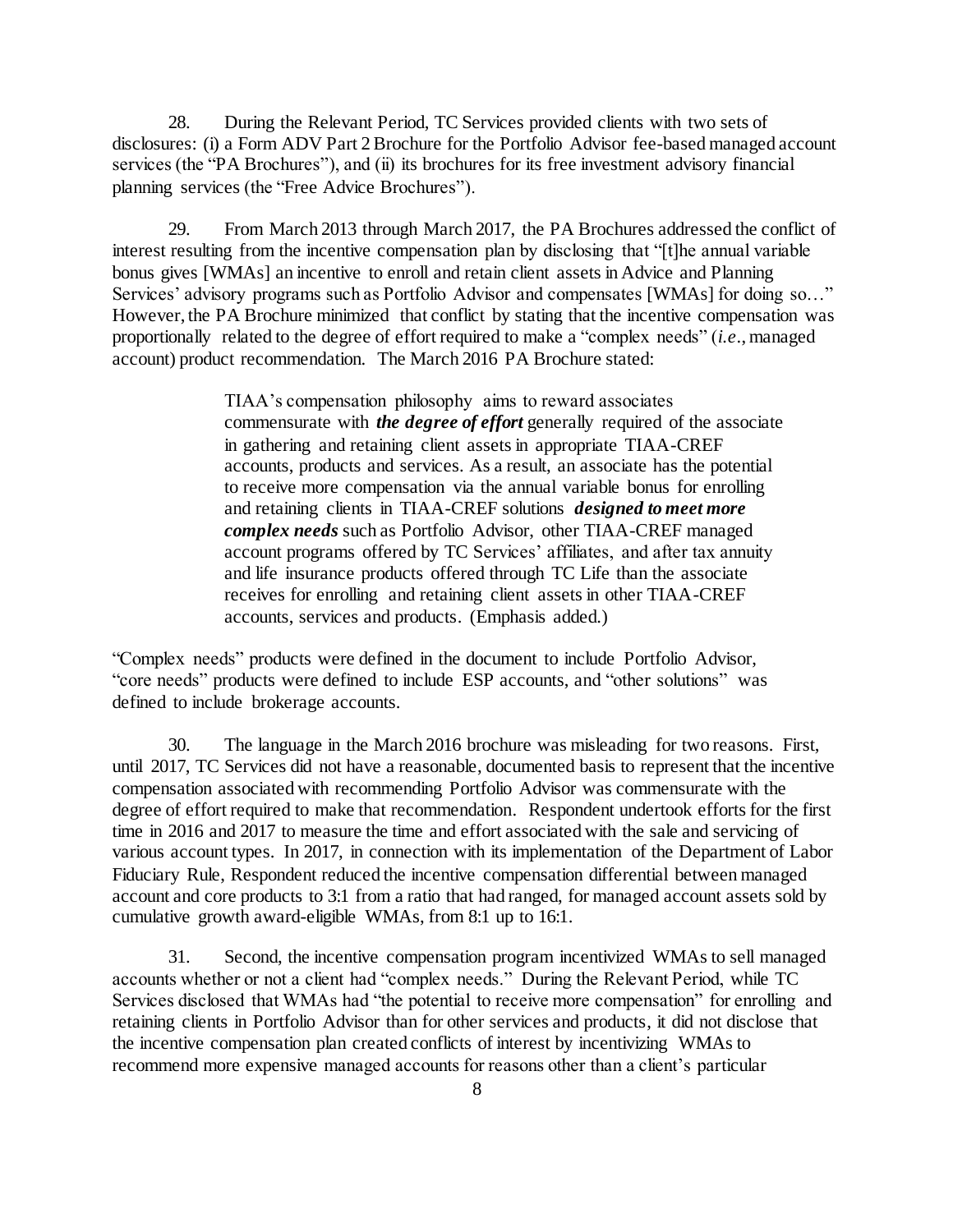investment needs. This fact was disclosed for the first time in Respondent's March 2018 PA Brochure.

32. Subsequent PA Brochures after the 2016 brochure also failed adequately to disclose the compensation differential between managed account and other products. The March 2017 brochure stated:

> TIAA's compensation philosophy aims to reward Advisors with appropriate compensation, recognizing the degree of effort generally required of the Advisor in gathering and retaining client assets in appropriate TIAA accounts, products and services…. Advisors earn more credit toward the annual variable bonus, and thus more potential compensation, *for enrolling clients in TIAA's complex needs and core needs solutions than they do for enrolling clients in or referring clients to other solutions*. In addition, Advisors can earn compensation when clients transfer funds into complex needs solutions from core needs solutions and other solutions at TIAA. (Emphasis added.)

33. This language created a misleading impression that WMAs were rewarded comparably for transferring assets into either the "complex" or "core" category of product, at a time when Respondent's incentive compensation was still three times as much, in some circumstances, for recommending complex products, including managed accounts. The extent of this disparity in compensation between products was never disclosed to clients, and the description of complex and core products was both confusing and misleading.

34. While Respondent disclosed during the Relevant Period that its financial planning services were "provided to clients on a one time or episodic basis," its disclosures implied that WMAs were acting as fiduciaries when making rollover recommendations to Portfolio Advisor. The March 31, 2017 Free Advice Brochure stated:

> *Advisors act as investment adviser representatives of APS in providing the Planning Services to clients*…. Advisors also are broker-dealer registered representatives of TC Services…. In their capacity as registered representatives…, Advisors may suggest or recommend other accounts, services and products offered by TIAA to meet client investing and planning needs.

(Emphasis added.) The March 31, 2017 PA Brochure similarly stated:

In their capacity as registered representatives…, Advisors may suggest or recommend other accounts, services and products offered by TIAA to meet client investing and planning needs, *which are offered separate and apart from the [Portfolio Advisor] Program.*

(Emphasis added.)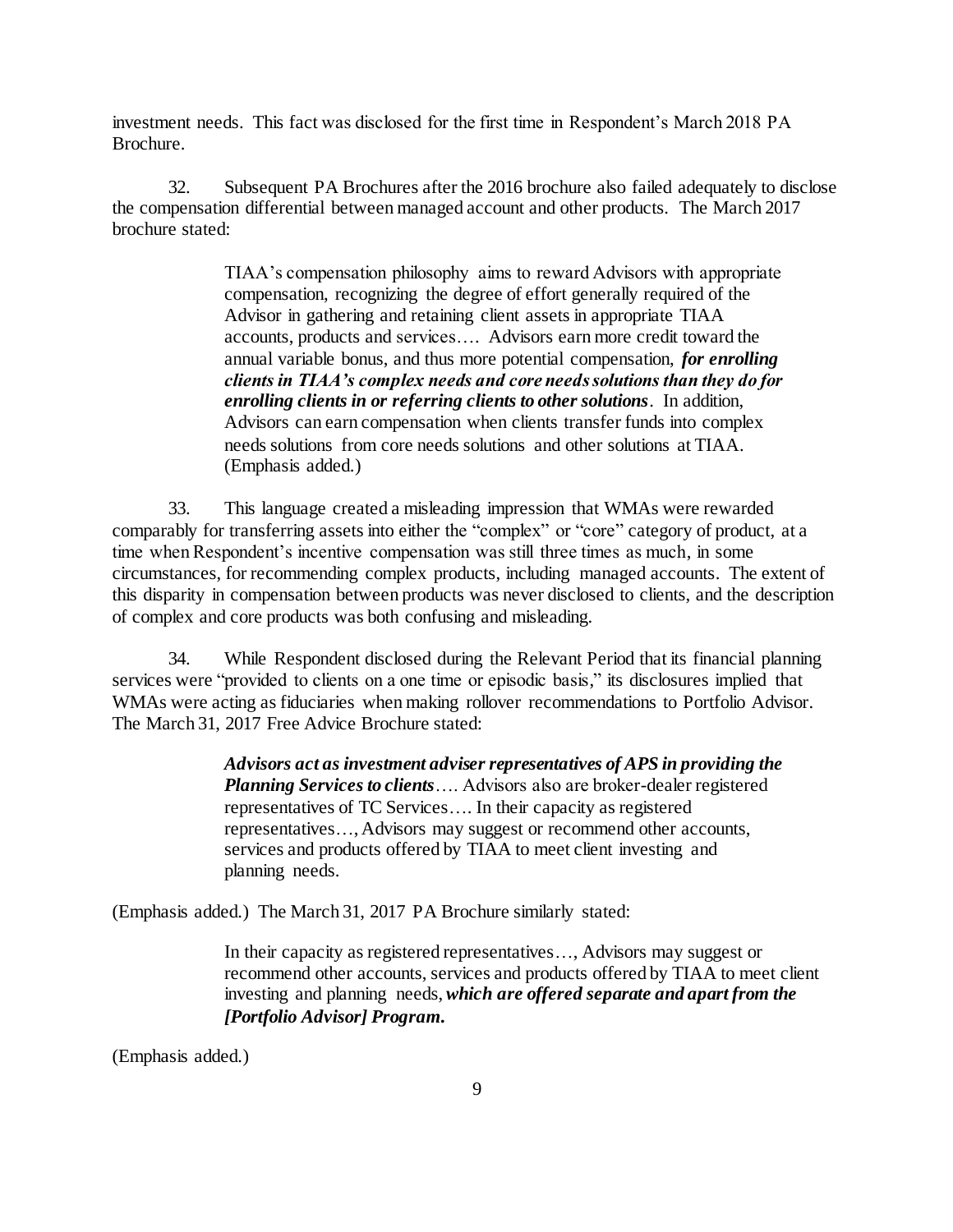35. These statements were misleading. It would have been reasonable for an investor to understand that a recommendation to invest in Portfolio Advisor was part of the financial planning process and, thus, that a WMA was acting as their fiduciary at the time of a recommendation and that WMAs were registered representatives with regard to recommending products other than Portfolio Advisor. Respondent, however, did not treat or review rollover recommendations under a fiduciary standard. Moreover, some WMAs engaged in conduct that was inconsistent with a fiduciary standard, such as avoiding discussing fees or compensation and not presenting clients with alternatives to a managed account rollover.

# **RESPONDENT'S FAILURE TO IMPLEMENT ITS POLICIES AND PROCEDURES**

36. During the Relevant Period, Respondent's written policies required WMAs to discuss fees and expenses clients would incur in connection with rollover recommendations. In 2015, Respondent adopted a single set of internal written policies and procedures for its duallyregistered WMAs to implement components of FINRA Regulatory Notice 13-45 ("RN 13-45"), a notice outlining considerations to incorporate into discussions with clients considering a rollover of assets from an employer-sponsored plan to an IRA.

37. To implement the considerations of RN 13-45, Respondent adopted a written policy that required its WMAs to discuss and document the four investment options available to clients considering – or being solicited to consider – an ESP rollover, and "other factors" including the "fees and or expenses" associated with these rollover options. In particular, the policy provided that WMAs were to be trained to document that all RN 13-45 considerations were reviewed with clients.

38. Respondent failed to take sufficient steps to implement and enforce this policy. In some cases,WMAs' supervisors directed them not to follow those policies, and some of Respondent's training materials encouraged WMAs to avoid discussing fees and expenses with clients. In addition, Respondent's Centralized Principal Review ("CPR") group, which provided oversight and supervision of all product recommendations, including recommendations of rollovers to the Portfolio Advisor program, did not have written procedures to ensure or confirm that WMAs engaged in the required fee and expense discussion with clients prior to 2015. This was particularly problematic because some of Respondent's regional training materials directed WMAs to not mention fees in discussions with clients, notwithstanding written policies to the contrary.

39. Rollover recommendations regularly lacked any documentation confirming discussions of specific fees and expense relating to Portfolio Advisor, or how they compared to expenses in the employer sponsored plan.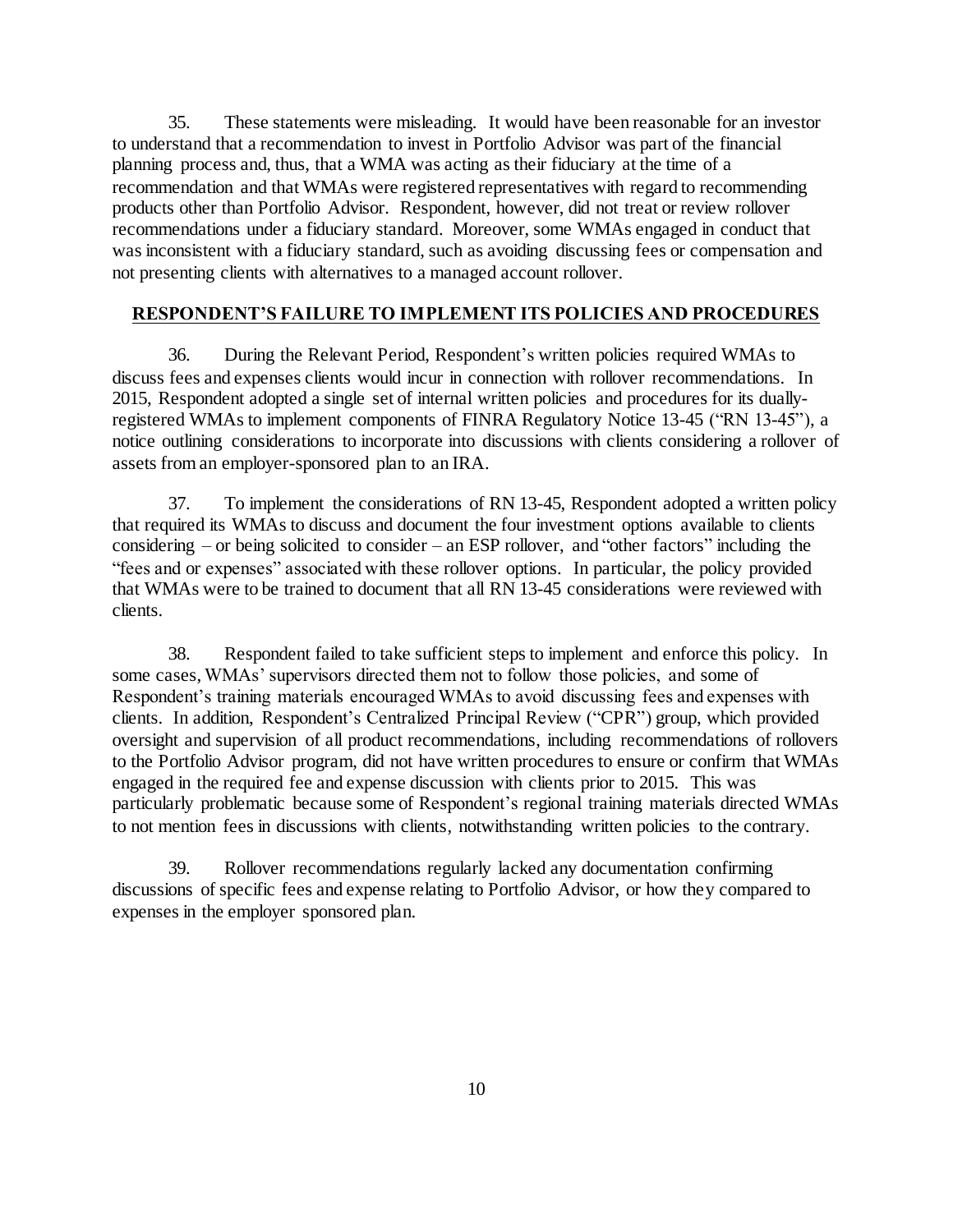### **VIOLATIONS**

40. As a result of the conduct described above, Respondent willfully  $\ell$  violated Section 206(2) of the Advisers Act, which prohibits an investment adviser from, directly or indirectly, engaging in any transaction, practice, or course of business which operates as a fraud or deceit upon any client or prospective client.

41. As a result of the conduct described above, Respondent willfully violated Sections  $17(a)(2)$  and  $17(a)(3)$  of the Securities Act, which prohibit any person in the offer or sale of securities from obtaining money or property by means of any untrue statement of a material fact or any omission to state a material fact necessary in order to make statements made not misleading, and from engaging in any practice or course of business which operates or would operate as a fraud or deceit in the offer or sale of securities, respectively*.* 

42. A violation of Section 206(2) of the Advisers Act and Sections 17(a)(2) and 17(a)(3) of the Securities Act may rest on a finding of simple negligence; scienter is not required. *SEC v. Steadman*, 967 F.2d 636, 643 n. 5 (D.C. Cir. 1992) (citing *SEC v. Capital Gains Research Bureau, Inc.*, 373 U.S. 180, 195 (1963)); *SEC v. Hughes Capital Corp.*, 124 F.3d 449, 453-54 (3d Cir. 1997).

43. As a result of the conduct described above, Respondent willfully violated Section 206(4) of the Advisers Act and Rule 206(4)-7 thereunder, which require investment advisers to adopt and implement written policies and procedures reasonably designed to prevent violation of the Advisers Act and its rules by the adviser and its supervised persons.

## **Respondent's Remedial Efforts**

44. In determining to accept the Offer, the Commission considered remedial acts undertaken by Respondent before and since the commencement of the Commission's investigation, including changes to its compensation structure, WMA training, policies and procedures, and disclosures.

l

<sup>&</sup>lt;sup>2</sup> "Willfully," for purposes of imposing relief under Section 203(e) and (k) of the Advisers Act, Section 15(b) of the Exchange Act and Section 8A of the Securities Act, "'means no more than that the person charged with the duty knows what he is doing.'" *Wonsover v. SEC*, 205 F.3d 408, 414 (D.C. Cir. 2000) (quoting *Hughes v. SEC*, 174 F.2d 969, 977 (D.C. Cir. 1949)). There is no requirement that the actor "also be aware that he is violating one of the Rules or Acts." *Tager v. SEC*, 344 F.2d 5, 8 (2d Cir. 1965). The decision in *The Robare Group, Ltd. v. SEC*, which construed the term "willfully" for purposes of a differently structured statutory provision, does not alter that standard. 922 F.3d 468, 478-79 (D.C. Cir. 2019) (setting forth the showing required to establish that a person has "willfully omit[ted]" material information from a required disclosure in violation of Section 207 of the Advisers Act).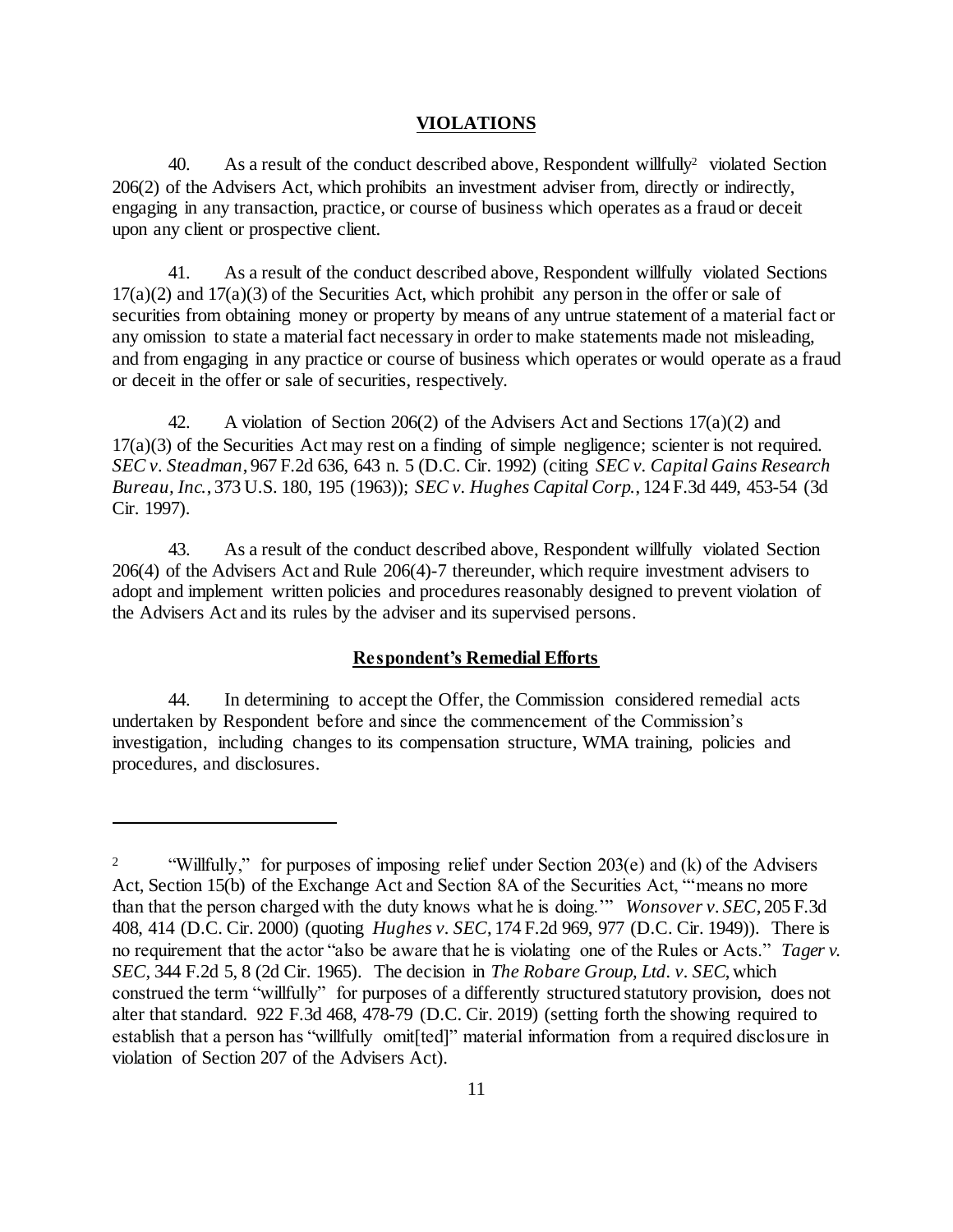### **Disgorgement and Civil Penalties**

45. The disgorgement and prejudgment interest ordered in Section IV. D. is consistent with equitable principles and does not exceed Respondent's net profits from its violations, and will be distributed to harmed investors to the extent feasible. Upon approval of the distribution final accounting by the Commission, any amounts remaining that are infeasible to return to investors may be transferred to the general fund of the U.S. Treasury, subject to Section  $21F(g)(3)$  of the Exchange Act.

#### **Undertakings**

Respondent has undertaken to:

46. Notice to Advisory Clients.Within 30 days of the entry of this Order, Respondent shall notify affected clients (i.e., those former and current clients who were financially affected by the practices detailed above (hereinafter, "affected clients")) of the settlement terms of this Order by sending a copy of this Order to each affected client via mail, email, or such other method not unacceptable to the Commission staff, together with a cover letter in a form not unacceptable to the Commission staff.

47. Disclosure Review. Within 90 days of the entry of this Order, Respondent shall review all disclosures relating to its recommendations of managed account solutions, identify areas for improvement, and ensure that they are written in plain English.

48. Training. Within 90 days of the entry of this Order, Respondent shall make and identify to the Commission staff any appropriate improvements to its training programs relating to its representations to clients and prospective clients regarding: (i) fiduciary duty; (ii) discussions of fees and expenses and documentation thereof; (iii) the existence and feasibility of other alternative investment options beyond managed accounts.

49. Certification of Compliance by Respondent. Respondent shall certify, in writing, compliance with the undertakings set forth above. The certification shall identify each undertaking, provide written evidence of compliance in the form of a narrative, and be supported by exhibits sufficient to demonstrate compliance. The Commission staff may make reasonable requests for further evidence of compliance, and Respondent agrees to provide such evidence. The certification and supporting material shall be submitted to David A. Becker, Asset Management Unit, Securities and Exchange Commission, 100 F Street, Washington, DC 20549, or such other address as the Commission staff may provide, with a copy to the Office of Chief Counsel of the Enforcement Division, 100 F Street, NE Washington, DC 20549, no later than 60 days from the date of the completion of the undertaking.

In determining whether to accept the Offer, the Commission has considered these undertakings.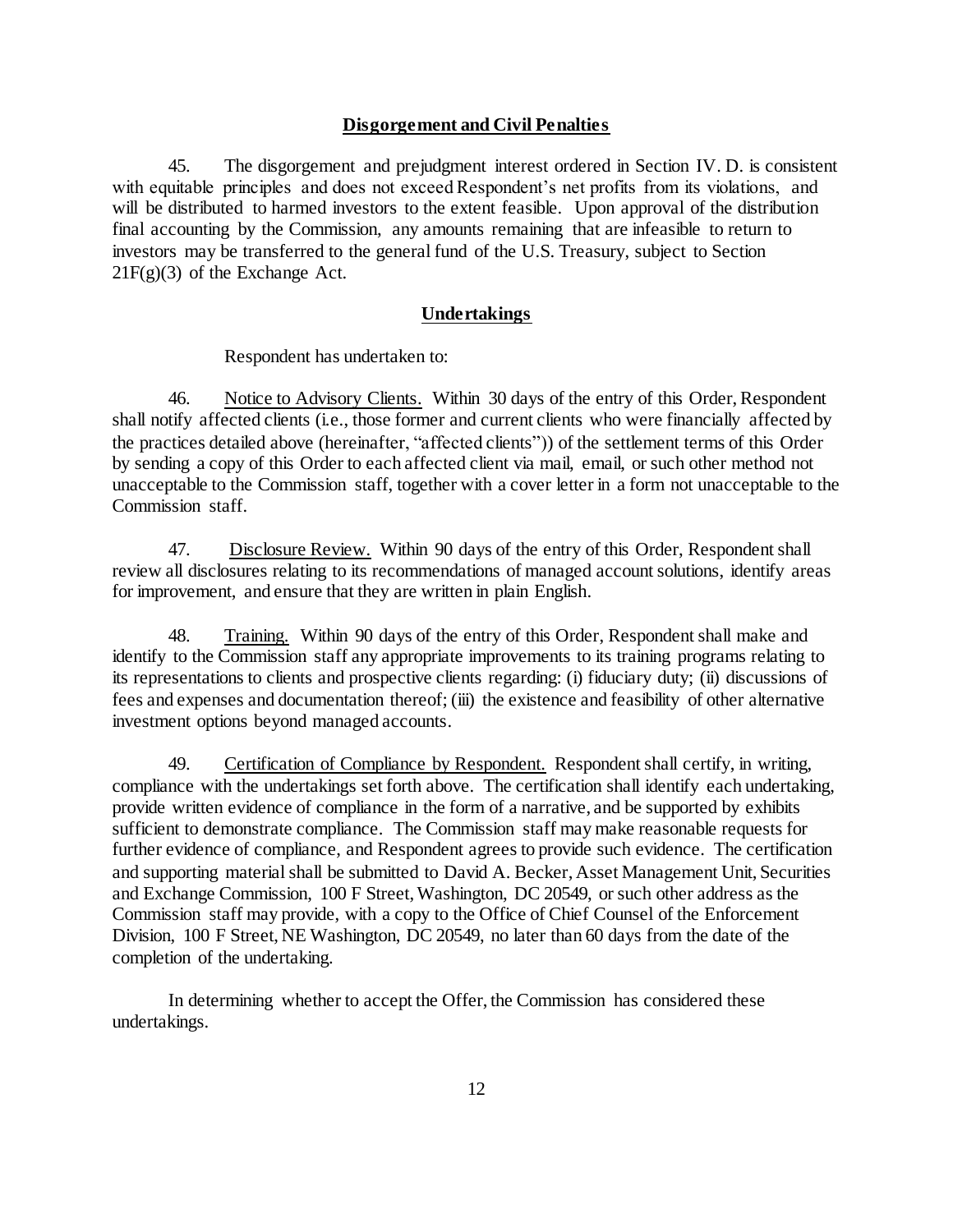In view of the foregoing, the Commission deems it appropriate and in the public interest to impose the sanctions agreed to in Respondent's Offer. Accordingly, pursuant to Section 8A of the Securities Act, Section 15(b) of the Exchange Act and Sections 203(e) and 203(k) of the Advisers Act, it is hereby ORDERED that:

A. Respondent cease and desist from committing or causing any violations and any future violations of Sections 206(2) and 206(4) of the Advisers Act and Rule 206(4)-7 promulgated thereunder.

B. Respondent cease and desist from committing or causing any violations and any future violations of Sections  $17(a)(2)$  and  $17(a)(3)$  of the Securities Act.

C. Respondent is censured.

D. Respondent shall, within 10 days of the entry of this Order, pay disgorgement, prejudgment interest, and a civil monetary penalty totaling \$97 million, as follows:

- 1. Respondent shall pay disgorgement of \$73,985,572, and prejudgment interest of \$14,014,428 consistent with the provisions of this Subsection D.
- 2. Respondent shall pay a civil monetary penalty in the amount of \$9,000,000, consistent with the provisions of this Subsection D.
- 3. Pursuant to Section 308(a) of the Sarbanes-Oxley Act of 2002, as amended, a Fair Fund is created for the penalties, disgorgement, and prejudgment interest described above for distribution to affected client accounts. Amounts ordered to be paid as civil money penalties pursuant to this Order shall be treated as penalties paid to the government for all purposes, including all tax purposes. To preserve the deterrent effect of the civil penalty, Respondent agrees that in any Related Investor Action, it shall not argue that it is entitled to, nor shall it benefit by, offset or reduction of any award of compensatory damages by the amount of any part of Respondent's payment of a civil penalty in this action ("Penalty Offset"). If the court in any Related Investor Action grants such a Penalty Offset, Respondent agrees that it shall, within 30 days after entry of a final order granting the Penalty Offset, notify the Commission's counsel in this action and pay the amount of the Penalty Offset to the Securities and Exchange Commission. Such a payment shall not be deemed an additional civil penalty and shall not be deemed to change the amount of the civil penalty imposed in this proceeding. For purposes of this paragraph, a "Related Investor Action" means a private damages action brought against Respondent by or on behalf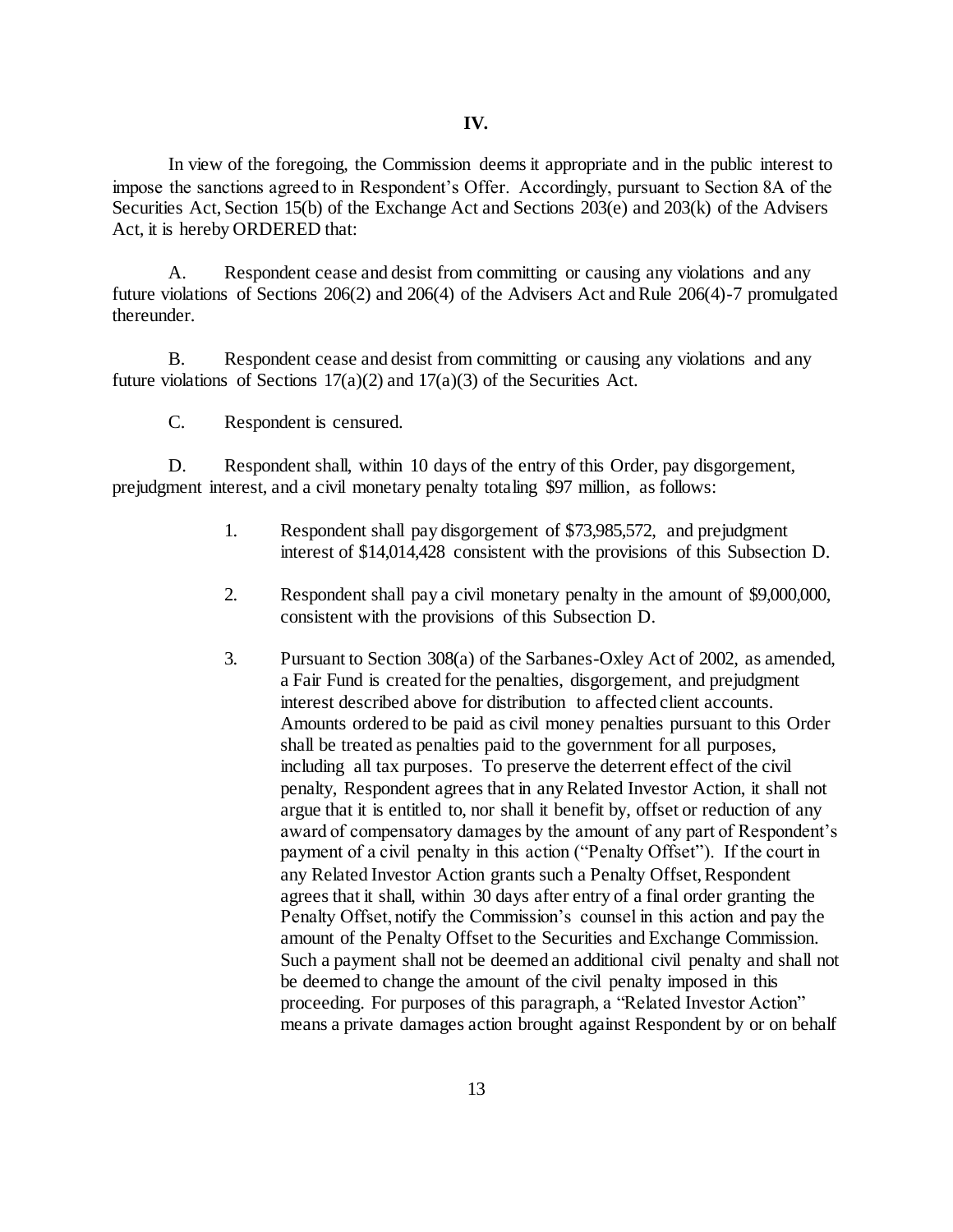of one or more investors based on substantially the same facts as alleged in the Order instituted by the Commission in this proceeding.

- 4. Within ten (10) days of the issuance of this Order, Respondent shall deposit the full amount of the disgorgement, prejudgment interest, and civil penalty (the "Fair Fund") into an escrow account at a financial institution not unacceptable to the Commission staff and Respondent shall provide the Commission staff with evidence of such deposit in a form acceptable to the Commission staff. The account holding the assets of the Fair Fund shall bear the name and taxpayer identification number of the Fair Fund. If timely payment into the escrow account is not made, additional interest shall accrue pursuant to SEC Rule of Practice 600 -17 C.F.R. § 201.600 and/or 31 U.S.C. § 3717.
- 5. Respondent shall be responsible for administering the Fair Fund and may hire a professional at its own cost to assist in the administration of the distribution. The costs and expenses of administering the Fair Fund, including any such professional services, shall be borne by Respondent and shall not be paid out of the Fair Fund.
- 6. Respondent shall distribute from the Fair Fund to each current or former affected client an amount representing the affected client's pro rata share of the Fair Fund for the management fees she or he paid for PA accounts opened with rollover assets from TIAA-record kept employer-sponsored programs to Portfolio Advisor during the time period January 1, 2012 through March 30, 2018 (including harm to current and former affected clients identified in the Office of the Attorney General of the State of New York's Assurance of Discontinuance, *In the Matter of TIAA-CREF Individual and Institutional Services,* Assurance No. 21-035). No portion of the Fair Fund shall be paid to any affected client account in which Respondent, or any of its officers or directors, has a financial interest.
- 7. Respondent shall, within ninety (90) days from the date of this Order, submit a proposed disbursement calculation (the "Calculation") to the Commission staff for review and approval. At or around the time of submission of the proposed Distribution Calculation to the staff, Respondent shall make itself available, and shall require any third-parties or professionals retained by Respondent to assist in formulating the methodology for its Calculation and/or administration of the distribution to be available, for a conference call with the Commission staff to explain the methodology used in preparing the proposed Calculation and its implementation, and to provide the staff with an opportunity to ask questions. Respondent also shall provide the Commission staff such additional information and supporting documentation as the Commission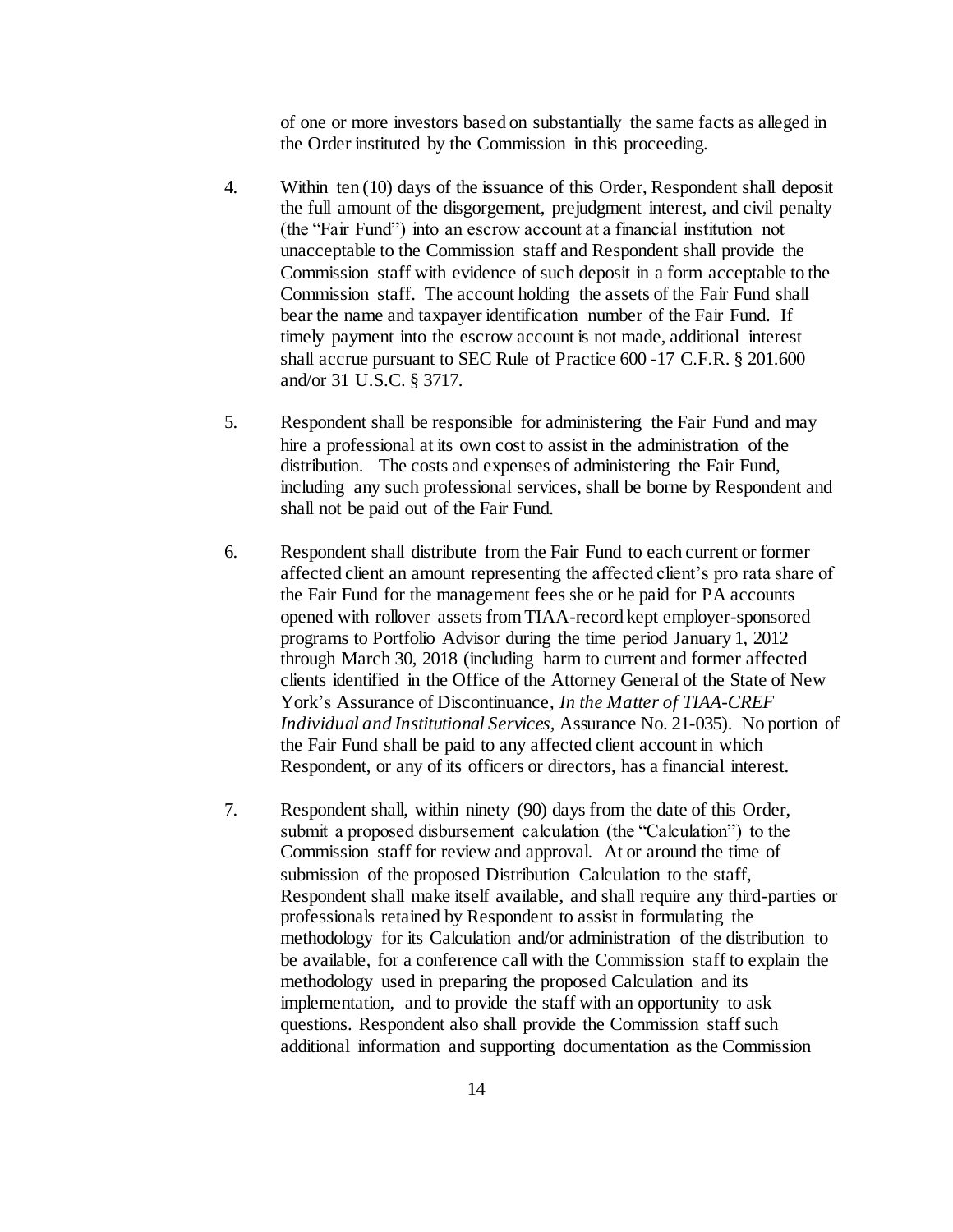staff may request for the purpose of its review. In the event of one or more objections by the Commission staff to Respondent's proposed Calculation or any of its information or supporting documentation, Respondent shall submit a revised Calculation for the review and approval of the Commission staff or additional information or supporting documentation within ten (10) days of the date that the Commission staff notifies Respondent of the objection. The Calculation shall be subject to a *de minimis* threshold. The revised Calculation shall be subject to all of the provisions of this Subsection D.

- 8. Respondent shall, within thirty (30) days of written approval of the Calculation by the Commission staff, submit a payment file (the "Payment File") for review and acceptance by the Commission staff demonstrating the application of the methodology to each affected client. The Payment File should identify, at a minimum, (i) the name of each affected client; and (ii) the net amount of the payment to be made, less any tax withholding; (iii) the amount of any *de minimis* threshold to be applied; and (iv) the amount of reasonable interest paid, if applicable.
- 9. Respondent shall disburse all amounts payable to affected client accounts within ninety (90) days of the date that the Commission staff accepts the Payment File, unless such time period is extended as provided in Paragraph 13 of this Subsection D. Respondent shall notify the Commission staff of the date(s) and the amount paid in the initial distribution.
- 10. If funds remain in the Fair Fund after the distribution is complete, the Respondent, if feasible and in consultation with the Commission staff, will make one redistribution to each current or former affected client who received a distribution payment electronically or negotiated a check (provided that the client would receive a minimum distribution of \$10). If Respondent is unable to distribute or return any further portions of the Fair Fund for any reason, including an inability to locate an affected client or a beneficial owner of an affected client or any factors beyond Respondent's control, Respondent shall transfer any such undistributed funds to the Commission for transmittal to the United States Treasury in accordance with Section 21 $F(g)(3)$  of the Securities Exchange Act of 1934 when the distribution of funds is complete and before the final accounting provided for in Paragraph 12 of this Subsection D is submitted to the Commission staff. Payment must be made in one of the following ways:
	- a. Respondent may transmit payment electronically to the Commission, which will provide detailed ACH transfer/Fedwire instructions upon request;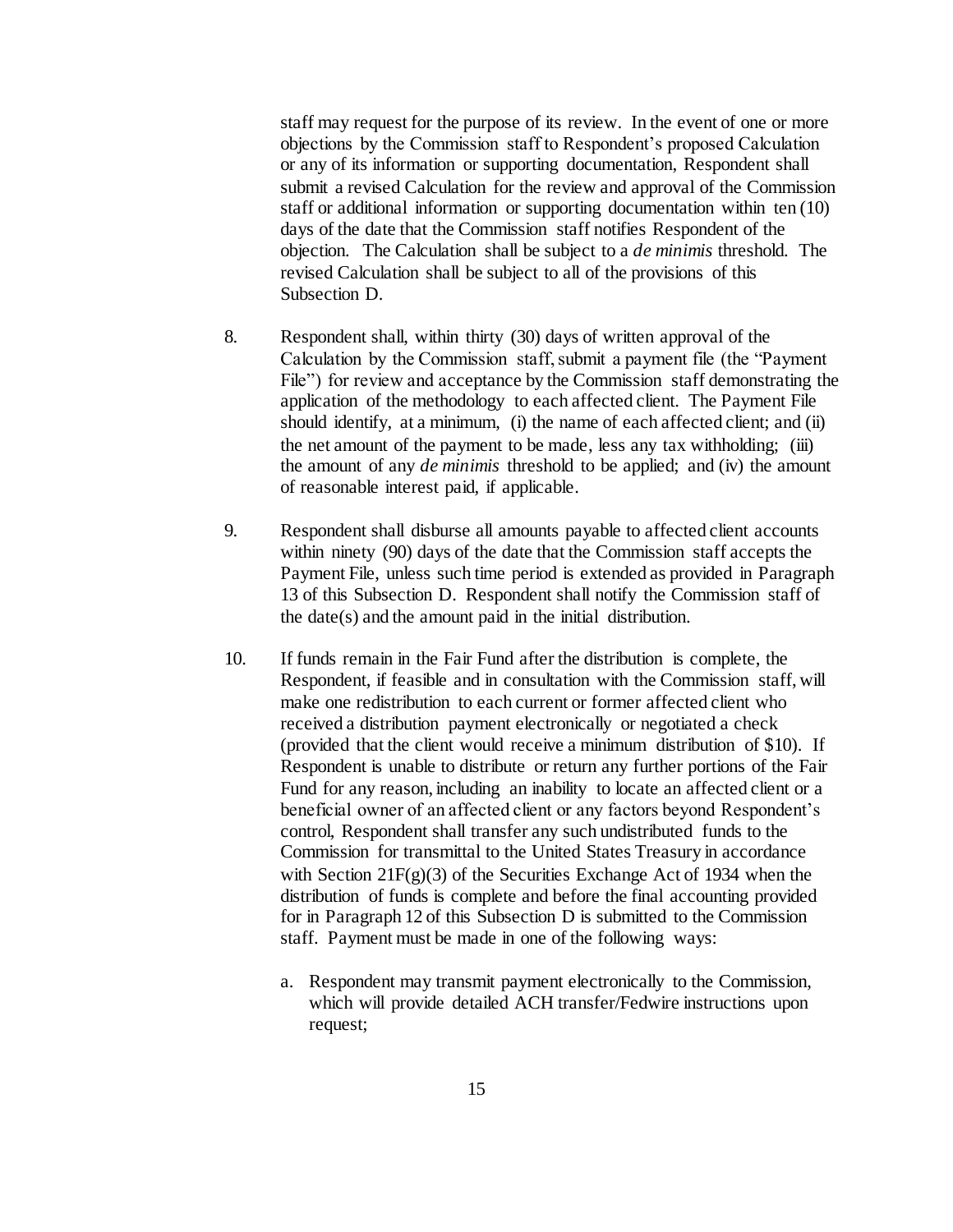- b. Respondent may make direct payment from a bank account via Pay.gov through the SEC website at http://www.sec.gov/about/offices/ofm.htm; or
- c. Respondent may pay by certified check, bank cashier's check, or United States postal money order, made payable to the Securities and Exchange Commission and hand-delivered or mailed to:

Enterprise Services Center Accounts Receivable Branch HQ Bldg., Room 181, AMZ-341 6500 South MacArthur Boulevard Oklahoma City, OK 73169

Payments by check or money order must be accompanied by a cover letter identifying TIAA-CREF Individual & Institutional Services, LLC as Respondent in these proceedings, and the file number of these proceedings; a copy of the cover letter and check or money order must be sent to David A. Becker, Assistant Director, Division of Enforcement, Securities and Exchange Commission, 100 F St., NE, Washington, DC 20549, or such other address as the Commission staff may provide.

- 11. A Fair Fund is a Qualified Settlement Fund ("QSF") under Section 468B(g) of the Internal Revenue Code ("IRC"), 26 U.S.C. §§ 1468B.1-1468B.5. Respondent shall be responsible for all tax compliance responsibilities associated with the Fair Fund, including but not limited to tax obligations resulting from the Fair Fund's status as a QSF and the Foreign Account Tax Compliance Act (FATCA). Respondent may retain any professional services necessary. The costs and expenses of such professional services shall be borne by Respondent and shall not be paid out of the Fair Fund.
- 12. Within one hundred fifty (150) days after Respondent completes the disbursement of all amounts payable to affected clients, Respondent shall return all undisbursed funds to the Commission pursuant to the instructions set forth in this Subsection D. The Respondent shall then submit to the Commission staff a final accounting and certification of the disposition of the Fair Fund for Commission approval, which final accounting and certification shall include, but not be limited to: (i) the amount paid to each payee, with the reasonable interest amount, if any, reported separately; (ii) the date of each payment; (iii) the check number or other identifier of the money transferred; (iv) the amount of any returned payment and the date received; (v) a description of the efforts to locate a prospective payee whose payment was returned or to whom payment was not made for any reason; (vi) the total amount, if any, to be forwarded to the Commission for transfer to the United States Treasury; and (vii) an affirmation that Respondent has